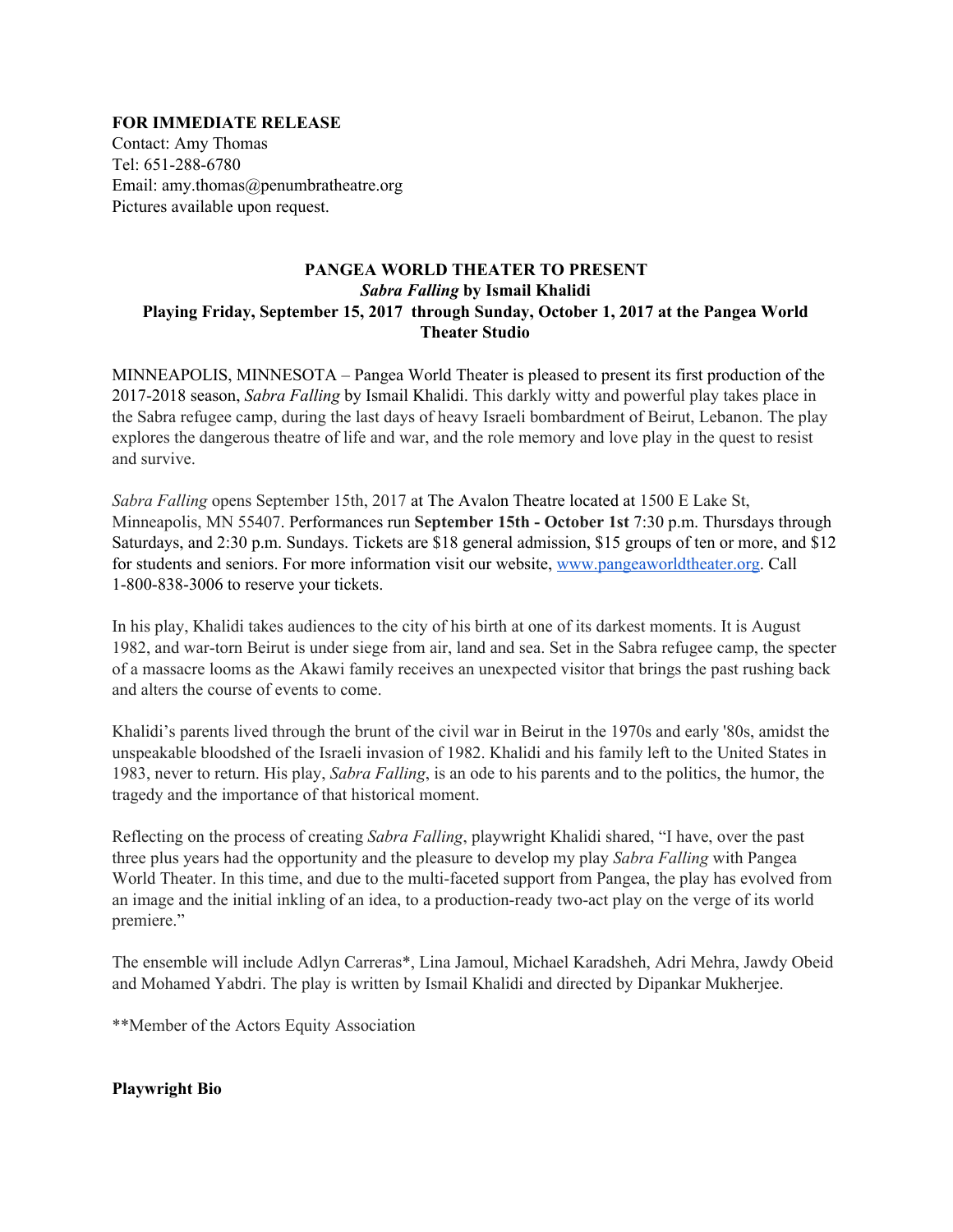Born in Beirut to Palestinian parents and raised in Chicago, Ismail Khalidi is a playwright, poet and activist, as well as an actor, educator and journalist on occasion.

Khalidi holds an MFA from NYU's Tisch School of the Arts and is the author of the award-winning play Tennis in Nablus. His plays have been produced and read at theaters and universities around the country and abroad, including Atlanta's Tony Award-winning Alliance Theatre (Tennis in Nablus, 2010). Khalidi's other plays include Truth Serum Blues, which was commissioned and produced by Pangea World Theater (2005), Final Status, and most recently, Sabra Falling .

Khalidi's writing on politics and culture has appeared in The Nation, Guernica, The Daily Beast, American Theatre Magazine, Remezcla, and The Atlanta Journal Constitution. His poetry and plays have been published by Mizna, where he was recently a writer-in-residence. Khalidi is the co-editor of Inside/Outside: Six Plays from Palestine and the Diaspora (TCG, 2015) and is co-adapting Ghassan Kanafani's Return to Haifa for the stage. Khalidi currently lives between New York City and Chile.

## **Director Bio**

*Dipankar Mukherjee,* is the artistic director of Pangea World Theater. He has been leading the organization since its inception over a decade ago. He was invited to join the artistic community in the Twin Cities as a resident director of the Guthrie Theater. He has international experience in creating theater in UK, Canada, Lebanon, South Africa, India and here in the US. Aesthetics evolved through social justice, equity and deep spirituality and relevant politics forms the basis of his work. He works closely with noted South African playwright Athol Fugard and has addressed issues of race and reconciliation while creating theater. He was recently awarded a Bush Leadership Fellowship for his artistic work on non-violent methodologies post racial and religious violence. He serves on board the The Lake Street Business Council and Mizna.

### **About Pangea World Theater**

Pangea World Theater illuminates the human condition, celebrates cultural differences, and promotes human rights by creating and presenting international, multi-disciplinary theater.

Pangea World Theater is a progressive space that brings thinking artists from very diverse backgrounds and ethnicities together to create art for a multiracial audience. As we create work at this particular time in history, when cultural and political divides are rapidly shifting, Pangea offers itself as a place where a mutual respect for differences amongst our artistic collaborators exists, not merely a tolerance for diversity. This is a core value of our artistic vision.

> Our creative cosmology can be represented by a circle where the participating artists inhabit an indispensable space in the circumference, and only the "work" lies at the center. Our aesthetic is enriched by the journey of exploration to and from that center energized by intercultural dialogue, the memories and experiences that artists bring with them, different styles and traditions and the creative process itself. This aesthetic is not fixed; it includes the voices and artistic visions of multiple voices and realities. Pangea's art form is influenced by both western and non-western vocabularies and styles in a complex way.

*~Executive Director Meena Natarajan*